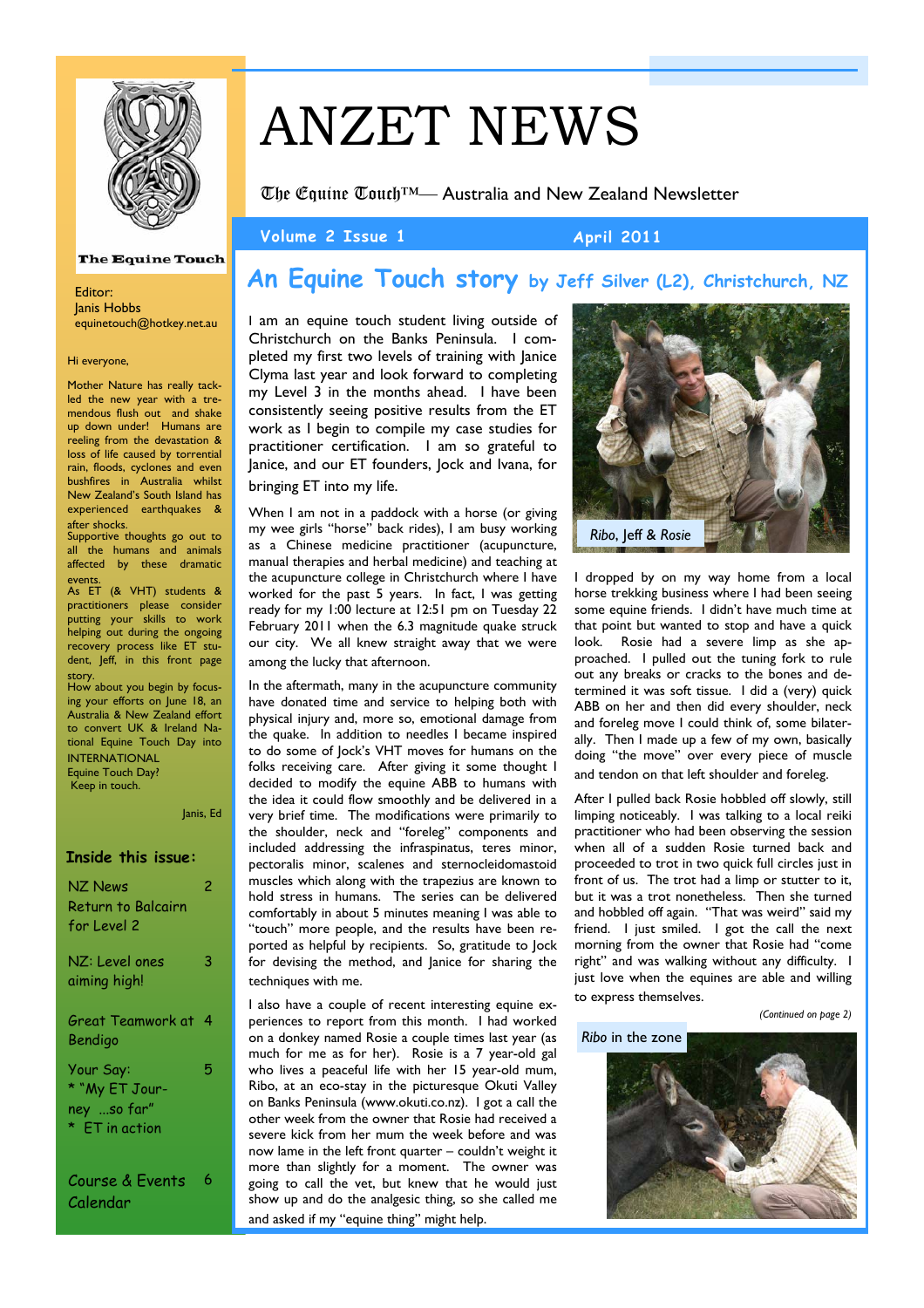**Page 2 The Equine Touch™— Australia and New Zealand Newsletter** 

### **Return to Balcairn for Level 2**

#### **Level 2 at Balcairn, Sth Island, NZ 14-16 December, 2010 Instructor: Janice Clyma**

We had perfect weather for the December Level 2. Students were exceptional. Cathy did Level One in September along with Jeff. Jill did Level One last year and joined us for a refresher in September which sparked her enthusiasm to do Level 2.

Cathy has just completed Level 1 and 2 of Cranio Sacral with Maureen Rogers in Rotorua and is hoping to take equine therapy down a career path, as is Jeff who is a human acupuncture lecturer at the Natural Therapies College in Christchurch. He hasn't had much experience with horses but has taken to this like a duck to water.

They were a great crew and sucked up the information like sponges. WE had lots of fun perfecting the human shoulder move. I had a stiff arm at the start of the course and Jeff fixed it in one go, Actually both my shoulders had been giving me hell and aching at night. No more!

One of our practice horses, *Thomas*, aka *Tanalise*, is a good racehorse who has been sent to my clinic with two bowed tendons. He has had a lot of acuscope and myopulse therapy on the legs but I did not do much bodywork on him deliberately so he would be a good case study for the course. It was fascinating after three days of work. Initially I had found his hindquarters to be ok and non-reactive to palpation. After the course I was able to elicit huge releases of knots in tissue deep in the gluteals which were not accessible or even noticed before.

Jeff work on "*Crazy Daisy*", my fickle TB mare on Day One. She usually fidgets, poos a lot and generally can be a pain in the proverbial. When they were all doing the BBB on the first day to show they had it off pat, *Daisy* dropped and dropped in tension, yawned her socks off at every move and could hardly keep her eyes open at the end. Talk about effective bodywork!

*Jack* and Jill had a good partnership going. *Jack* is an experienced ET tutor, so when the moves are good he rewards his student with the appropriate response and when not he fidgets and pulls faces. There is a great shot of them discussing the next move.

Buddy was very helpful too in allowing all students to grope his scrotum intimately to feel gelding scar issues (or at least where to look for them). We all found Jill's hoof stand very helpful doing the leg up moves.

#### *(Continued from page 1)* **Jeff's agenda modified ...**

As previously mentioned, I have also been practicing with a group of trekking horses and ponies for the past several months now. Many are retired racing geldings and some mares. Anyway I showed up the other day to work on Billy, and primarily Duke who have an eye infection, among other things going on. Well, going to catch them on this occasion proved difficult compared to other times. What was different I asked as I surveyed the situation. Ahhhh. Ginger Bear was there that day and not out working. You see, Ginger Bear (GB) is the alpha of the herd.

So I went towards GB and he approached me presenting first his head, then his rear end. I walked around to his head again, and again he offered me his behind. Hmmm. So I hooked him up and took him over to the work area. Did an ABB – no real areas of concern noted. He is such a fit, giant gentleman. Anyway he kept looking back at me, and his rear. So I finally took the not so subtle hint and did the elevated sacral and pelvic moves and finished with the sacral pump and some quick lumbar flexions. Then I walked him back to the paddock.

Guess who was now waiting for their turns? I haltered up Duke to work on, and then Billy. At the end I figured out that the three of them had it sussed as they watched me walk up to their paddock that morning. They had their wee chat and decided that the boss was going to get his first even if he wasn't on my agenda!

I hope that anyone who reads these stories is having as much joy with ET as I am. Again, much gratitude to Jock, Ivana and Janice, and of course all of the horses, for bringing such joy into my own life on this journey with ET.





Jeff & *Daisy*

*Jack* & Jill conferring re the next move?





Cathy & *Thomas*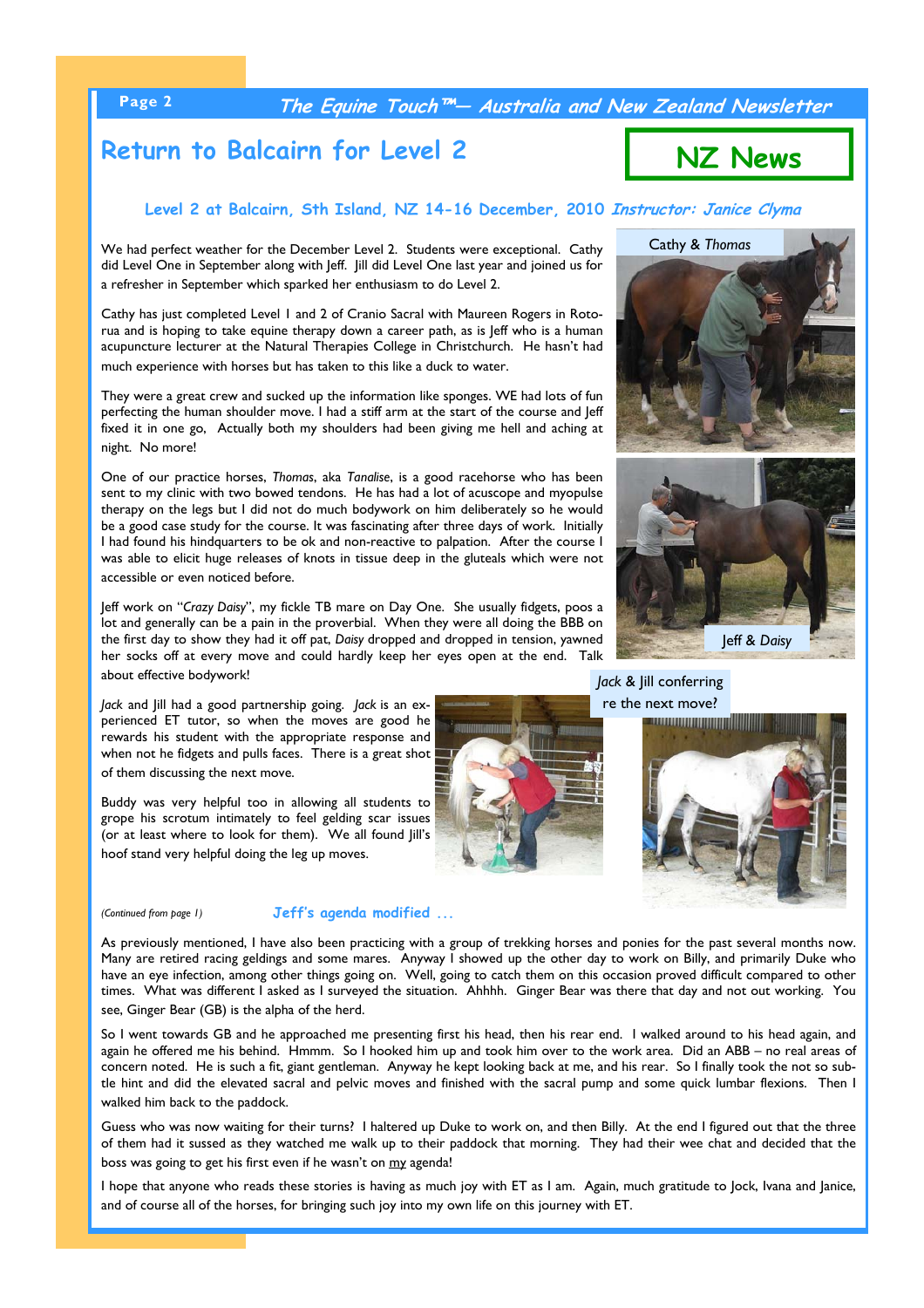### **Page 3 Volume 2 Issue 1**

### **Aiming high!**

### **NZ News**

#### **Level 1 at Balcairn, Sth Island, NZ 7-9 January, 2011 Instructor: Janice Clyma**



Some cool shots from our latest Level 1. Six great students including a very highly qualified Bowen practitioner. She was very professional, seriously put aside her Bowen for the duration of the clinic and was an excellent student. Wants to become an ET practitioner. Daisy, my English student, has also taken to it like a duck to water and really wants to go through to being an instructor. (That's when she isn't defacing the practice ponies :). Although, the happy face was for you, Jock.

Anyway the horses all loved the course and we had a great time in great weather. Everyone achieved their certificates of proficiency, despite some initial (and not uncommon) confusion in some quarters and each will take home their developing skills to do their bit towards helping horses.

Looks like we have two definite candidates for Level 2, looking to move forward ASAP! They have Level 3 & more in their sights already!

*Buddy* helping Florence

Comedy with *Jack,* who doesn't look amused













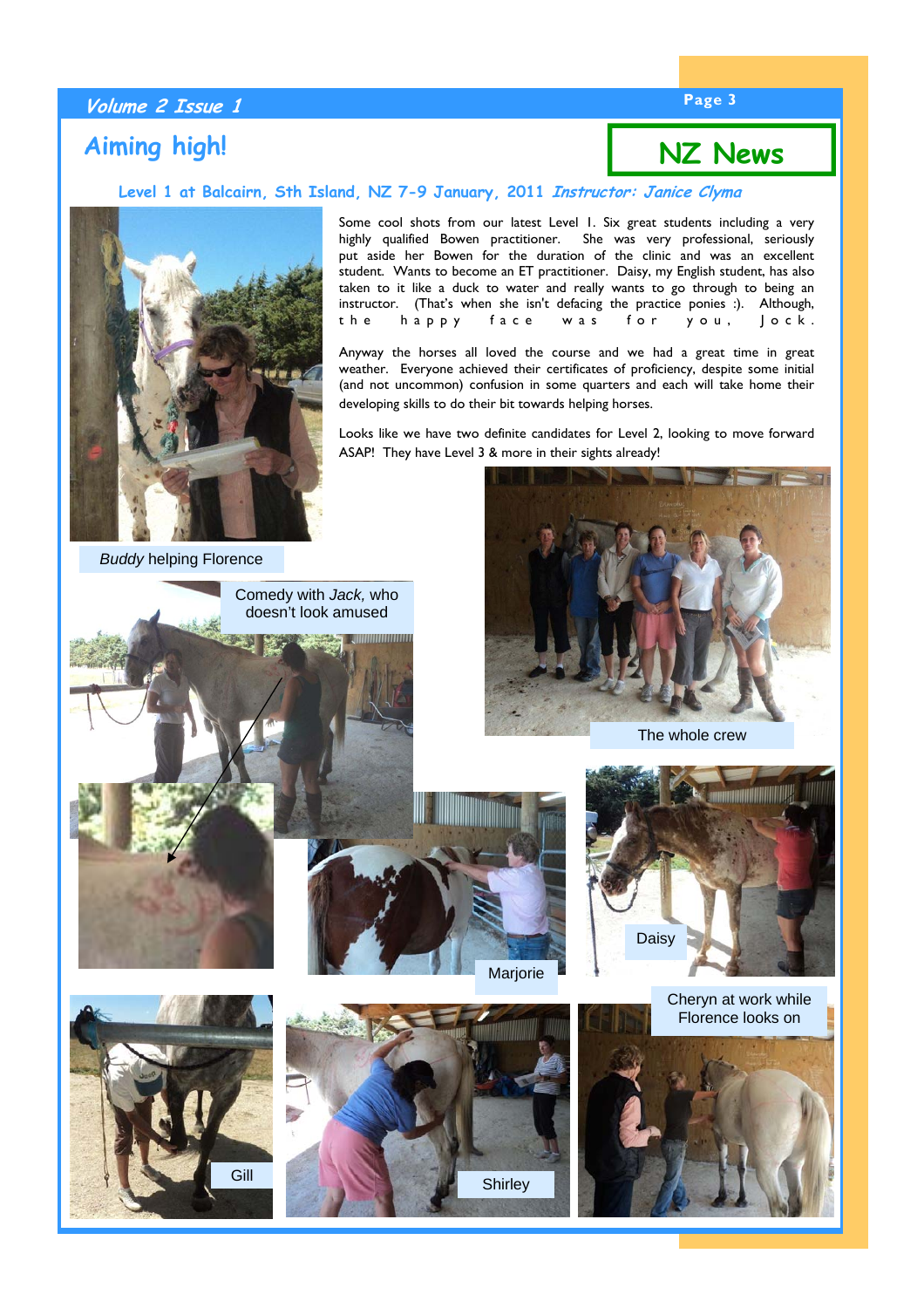### **Page 4 Volume 2 Issue 1**

### **Great teamwork at Bendigo!**

### **Level 1 at Bendigo, Victoria 18-20 February, 2011 Instructor: Janis Hobbs**

The weather kept us guessing but we scraped through without being rained on. Marg & Kirsten worked really well together. Even managed to do some extra practice at home on the second night completing the whole basic body balance without their manual I am told! Well done! Really shows the value of working with a "study-buddy". Like many students, the first day or so it had seemed like a lot to take in at first, however, by following through with some solid review straight away Marg & Kirsten consolidated their learning. Then both worked through the basic body balance and areas of concern on the last day with little reference to their support materials. Great job! Now it's a case of "keep up the good work!" and get your hands on some more

horses soon!

You will be ready for Level 2 sooner than you may have thought! *Instructor: Janis Hobbs* 



Marg minds *Stormy* as Kirsten tackles the "inchworm" technique, Day 1





*Scout* is attentive, Marg's focus is strong

Good use of body, Marg! *Angel* being angelic



Kirsten reaches for the move from her safety position. Where is that spot? Too high? Too low? Or just right?



# Are you getting Jock Ruddock's emailed International Newsletter?

If not, go to the international website **www.theequinetouch.com** and follow the prompts to subscribe & keep up to date with Jock & Ivana's northern hemisphere activities. Archived newsletters available there as well to catch up on past segments like, "Questions & Answers with Jock & Ivana". Take a look at Jock's e-magazine too.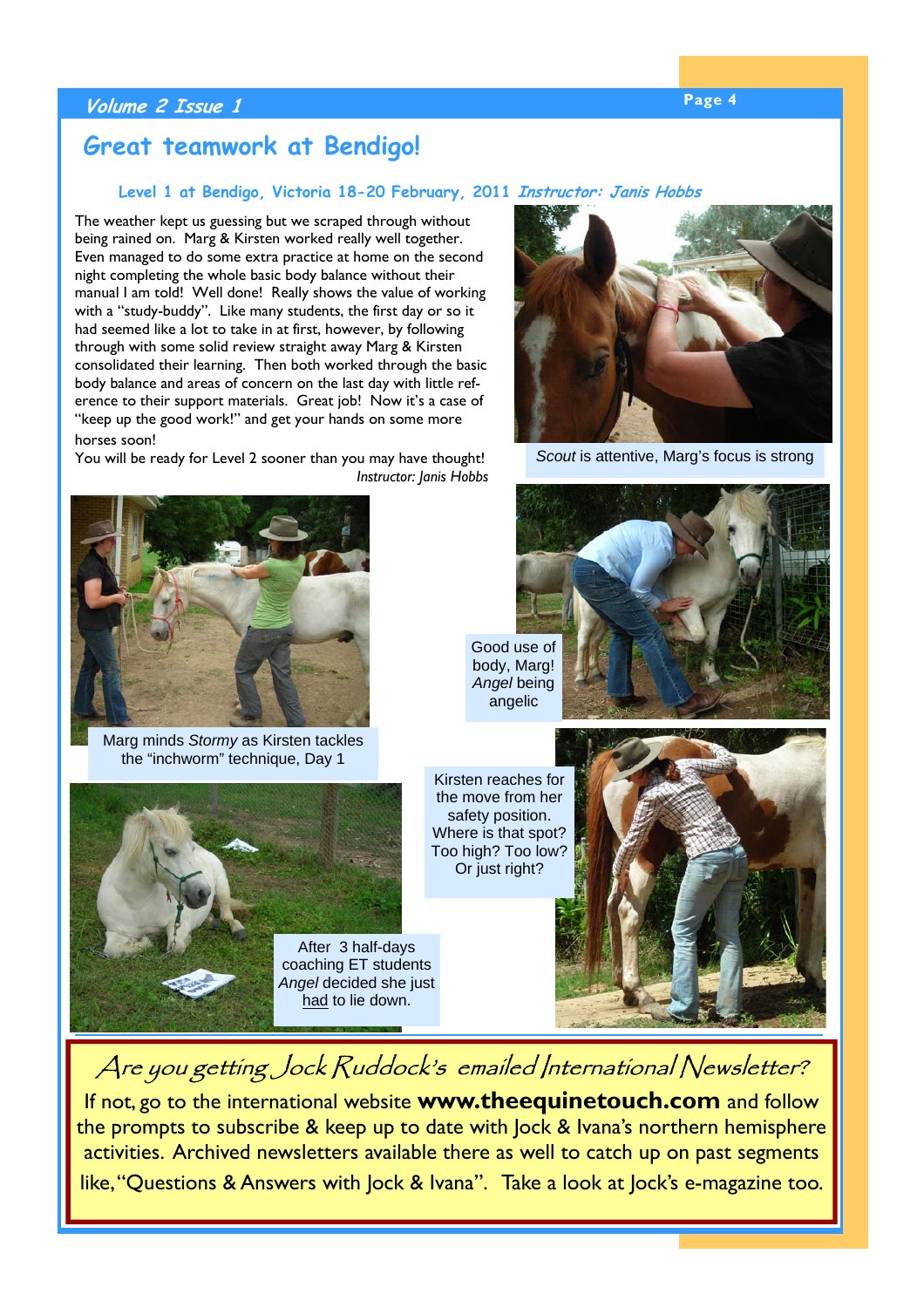**Page 5 The Equine Touch™— Australia and New Zealand Newsletter** 



**Your Say:** 



### **My ET Journey ...so far! By Kirsten Roszak, Level 1**

My ET journey started in August 2010, after meeting a practitioner and having an eye-opening experience with issues my horse was having, including issues around his sacrum and lower back. I always thought he had some pain but for whatever reason overlooked the need for someone to come and work on him. This really started me on my path to a more holistic health regime for my horse. I was already studying natural horsemanship and had completed a barefoot trimming course, so why not extend my knowledge of the horse's body?

So, after waiting patiently for a course, and having one postponed on me… damn flooding... I finally made the trek to Bendigo in February to meet ET Instructor, Janis Hobbs, and my fellow classmate, Marg. The weekend was exhausting, educational and inspirational all at the same time. What a world I had found myself in! And oh boy! I couldn't wait to go home and test my new skills on my own horses!

A week later, I found myself in the paddock with my 10 yo Standard bred, Ernie, and my 27 yo 13.2 pony, Whiskey. I decided to do my basic body balance on my pony first, no obvious issues that I knew of other than just old age, and boy, what a response I got!! Licking and chewing, yawning, sighing, blowing, you name it, he did it! What a reaction, I thought! I can't wait to balance Ernie!

After branding, I noticed a lot of tension in his body and just looking at Ernie, he looked really stiff and rigid. But I continued on with my balance and left plenty of thinking time in between. But no reaction, some very discreet chewing, but nothing like I am used to with him.

Moving onto my last procedure, the saddle procedure, about a quarter of the way through, Ernie stretched his neck out, lowered his head and yawned for almost the entire procedure. I couldn't believe it! Finally a reaction! Something was going on and it looks positive! My second balance on him a few days later showed a big difference in his reaction, a lot more licking and chewing and this time all he wanted to do was bite! Luckily there was a good fence he could release his energy on rather than me!

All in all, what an amazing experience, meeting some wonderful people, learning a new skill and helping my horses in ways that I only could have dreamed of. Can't wait to develop more in my Level 2 course… Thanks Janis, for all your teaching, patience and stories!

### **Equine Touch in Action**



Chatting recently with Colin Lacey, Farrier/ Trimmer and Level 1 ET student, it was great to hear him comment on how he puts his ET into action with his hoof trimming work. "It seems to keep the horses happier and helps them trust me more. Sure makes my job easier!"

Do you have any good news stories of how ET has helped you with your own horses or with your horse work? Please share them by emailing to Janis at this address:

**equinetouch@hotkey.net.au**